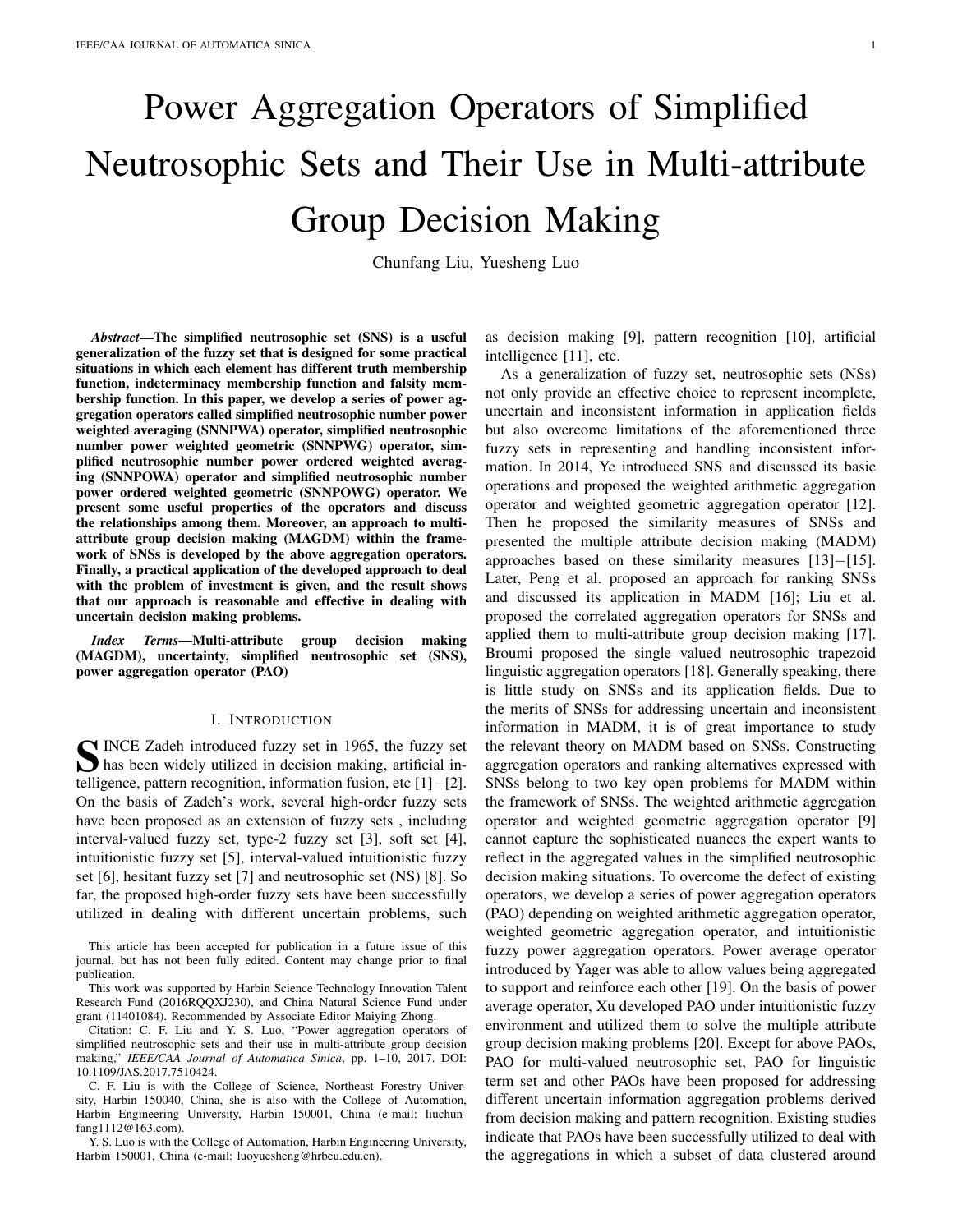a common value can combine in a nonlinear style to act in concert in determining the final aggregated value.

Motivated by the existed PAOs of intuitionistic fuzzy sets, we propose the PAOs of the SNSs and study the properties of the operators, such as idempotency, commutativity and boundedness. Depending on the proposed PAOs of SNSs, we investigate the multi-attribute group decision making problems and present some decision making methods. Furthermore, we utilize a numerical example to verify the effectiveness and feasibility of the proposed decision making methods.

The rest of this paper is organized as follows. In Section 2, we recall the concepts of SNSs and PAOs. In Section 3, we propose simplified neutrosophic number power weighted averaging (SNNPWA) operator, simplified neutrosophic number power weighted geometric (SNNPWG) operator, simplified neutrosophic number power ordered weighted averaging (SNNPOWA) operator and simplified neutrosophic number power ordered weighted geometric (SNNPOWG) operator. Meanwhile, we present some useful properties of the operators and discuss the relationships among them. In Section 4, a series of multi-attribute group decision making methods are proposed based on the PAOs defined in Section 3. Section 5 utilizes an example to validate the proposed decision making methods introduced in Section 4. Finally, a conclusion is given in Section 6.

## II. PRELIMINARIES

## *A. Simplified Neutrosophic Sets (SNSs)*

SNS is an extension of neutrosophic set (NS) introduced by Smarandache in 1998. NS allows one to deal with indeterminacy, hesitation and/or uncertainty independent of the membership degree and non-membership degree. Ever since NS was introduced, it has been successfully utilized in dealing with different uncertain decision making problems and pattern recognition problems from applied fields [21]−[26].

*Definition 2.1:* [8] Assume X be a space of points with a generic element in  $X$  denoted by  $x$ . A NS  $A$  on  $X$  is defined by a truth membership function  $T<sub>A</sub>(x)$ , an indeterminacy membership function  $I_A(x)$  and a falsity membership function  $F_A(x)$ .  $T_A(x)$ ,  $I_A(x)$  and  $F_A(x)$  are defined as

$$
T_A(x) : X \to ]0^-, 1^+[
$$
  
\n
$$
I_A(x) : X \to ]0^-, 1^+[
$$
  
\n
$$
F_A(x) : X \to ]0^-, 1^+[
$$

where  $0^- \le \sup T_A(x) + \sup I_A(x) + \sup F_A(x) \le 3^+$ .

Since NS includes both non-standard and standard intervals in its theory and related operations, which restricts its application in applied fields due to complex process for representing uncertain information. For simplification and practical application, Ye proposed the concept of SNS which is a subclass of NS and preserves all the operations on NS. In the following part, we recall SNS and some operations.

*Definition 2.2:* [6] Assume X be a space of points with a generic element in  $X$  denoted by  $x$ . A SNS  $A$  on  $X$  is defined by a truth membership function  $T_A(x)$ , an indeterminacy membership function  $I_A(x)$  and a falsity membership function  $F_A(x)$ .  $T_A(x)$ ,  $I_A(x)$  and  $F_A(x)$  are defined as

$$
T_A(x) : X \to [0, 1]
$$
  
\n
$$
I_A(x) : X \to [0, 1]
$$
  
\n
$$
F_A(x) : X \to [0, 1]
$$

For convenience, we utilize  $A = \{ \langle \rangle$  $x, T_A(x), I_A(x), F_A(x) > |x \in X$  to denote a SNS A in the following part. In particular, if A has only one element, we call A a simplified neutrosophic number (SNN), and denote it by  $A = \{T_A(x), I_A(x), F_A(x)\}\$ instead of  $A = \{ \langle T_A(x), I_A(x), F_A(x) \rangle \}$  in the following part.

*Remark 2.1:* In reference [5], Smarandache first introduced the neutrosophic set whose elements involve three functions, truth membership function, indeterminacy membership function and falsity membership function. The range of the function is  $]0^-, 1^+[$ , where  $0^- = 0 - \varepsilon$ ,  $1^+ = 1 + \varepsilon$ ,  $\forall \varepsilon > 0$ . 0 <sup>−</sup>, 1 <sup>+</sup> are called the nonstandard number, and 0,1 are called the standard number. SNS utilizes [0, 1] instead of  $[0^-, 1^+]$ to denote the range of the three functions  $T_A(x)$ ,  $I_A(x)$  and  $F_A(x)$ . That is to say we can use the negative numbers or the numbers greater than 1 to denote the NSs. The membership functions are not in the interval [0,1]. Ye proposed SNS to restrict the range of the three functions in the unit interval. Compared with NS, SNS is much easier to represent uncertain information.

*Definition 2.3:* [9] Let A and B be two SNSs on  $X, A \subseteq B$ if and only if  $T_A(x) \leq T_B(x)$ ,  $I_A(x) \geq I_B(x)$  and  $F_A(x) \geq$  $F_B(x)$  for all x in X.

*Definition 2.4:* [16] Let  $A = \{T_A(x), I_A(x), F_A(x)\}\$ and  $B = \{T_B(x), I_B(x), F_B(x)\}\$ be two SNSs on X,  $\lambda > 0$ , the operations on  $A$  and  $B$  are defined by

$$
A \oplus B = \{T_A(x) + T_B(x) - T_A(x)T_B(x), I_A(x)I_B(x),
$$
  

$$
F_A(x)F_B(x)\}
$$

$$
A \otimes B = \{T_A(x)T_B(x), I_A(x) + I_B(x) - I_A(x)I_B(x),
$$
  
 
$$
F_A(x) + F_B(x) - F_A(x)F_B(x)\};
$$

$$
\lambda A = \{1 - (1 - T_A(x))^\lambda, (I_A(x))^\lambda, (F_A(x))^\lambda\};
$$

$$
A^{\lambda} = \{ (T_A(x))^{\lambda}, 1 - (1 - I_A(x))^{\lambda}, 1 - (1 - F_A(x))^{\lambda} \}.
$$

*Definition 2.5:* [16] Let  $A = \{T_A(x), I_A(x), F_A(x)\}\)$  be an SNS, then the score function  $s(A)$  is defined by

$$
s(A) = \frac{T_A(x) + 2 - I_A(x) - F_A(x)}{3} \tag{1}
$$

Depending on the concept of score function on SNS, the method for ranking alternatives expressed by SNSs is as below.

*Definition 2.6:* [16] Let A and B be two simplified neutrosophic numbers (SNNs), the ranking method is as follows: if  $s(A) > s(B)$ , then  $A > B$ .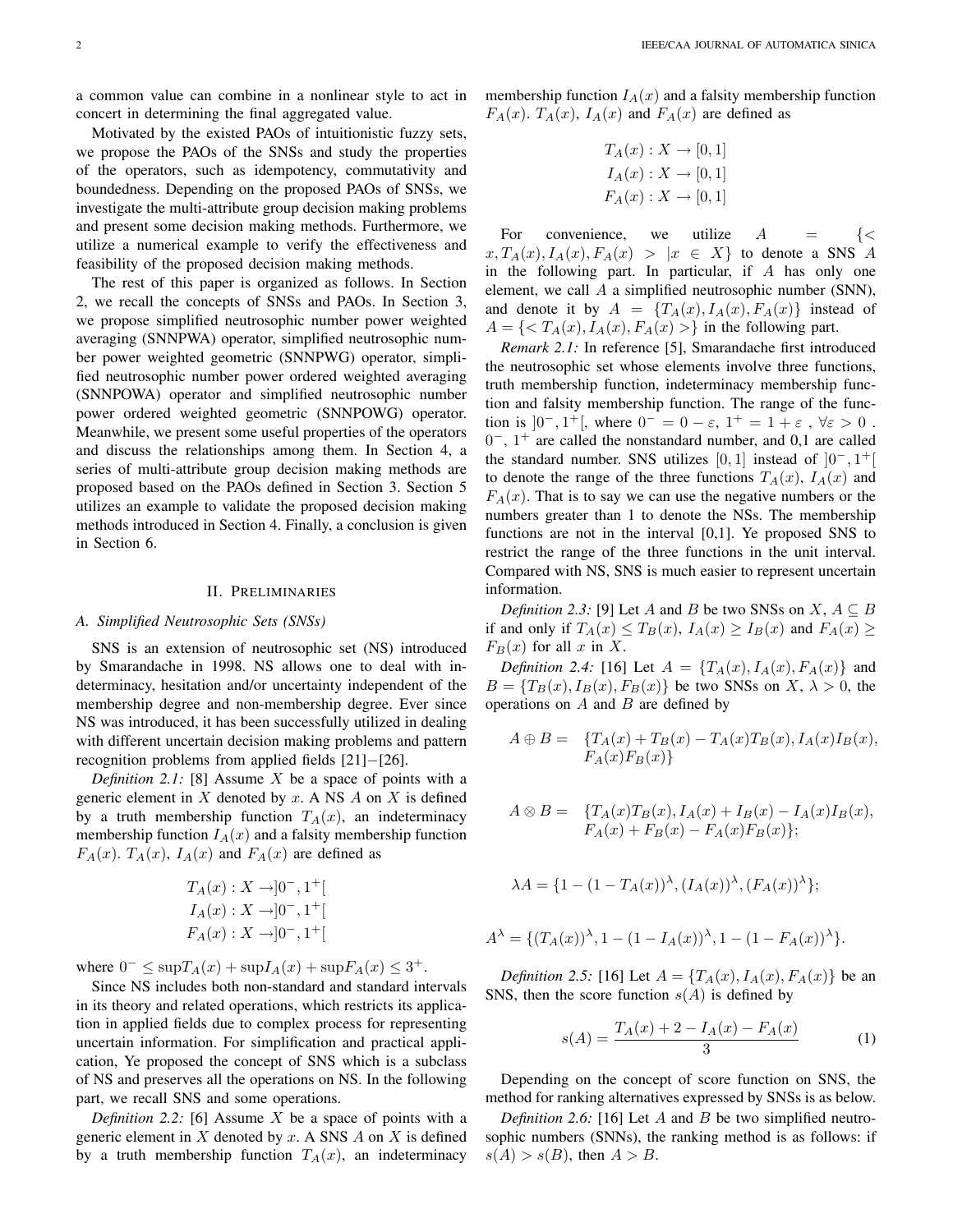## *B. Review of Power Aggregation Operator*

Aggregating data using various techniques belongs to key operations in decision making or information fusion process [27]. This situation has become even more challenging with the expansion of the internet and accumulation of its big uncertain data which results in a series of fuzzy decision making problems. It is necessary to present different aggregation operators to suit related decision making situations. Concerning the problem of aggregating data in different environment, the related power aggregation operators have been proposed in the last decades for addressing the decision making or information fusion problem in which argument values support each other in the aggregation process.

Definition 2.7: [19] Let  $a_1, a_2, \ldots, a_n$  be a collection of values, the power averaging (PA) operator is the mapping PA:  $R^n \to R$ , which is defined by

$$
PA(a_1, a_2,..., a_n) = \frac{\sum_{i=1}^n (1 + G(a_i))a_i}{\sum_{i=1}^n (1 + G(a_i))}
$$
 (2)

where

$$
G(a_i) = \sum_{j=1, j \neq i}^{n} \text{Sup}(a_i, a_j)
$$
 (3)

 $\text{Sup}(a, b)$  denotes the support for a from b. Meanwhile,  $\text{Sup}(a, b)$  satisfies the following three properties: (1)  $\text{Sup}(a, b) \in [0, 1]; (2) \text{Sup}(a, b) = \text{Sup}(b, a); (3) \text{Sup}(a, b) \ge$  $\text{Sup}(x, y)$ , if  $|a - b| < |x - y|$ . It implies that the closer the two sets, the larger the support.

The PA operator is a tool whose weighting vector is determined by the input arguments. To address the geometric mean of the aggregated values, Xu and Yager introduced the power geometric (PG) operator.

*Definition 2.8:* [25] Let  $a_1, a_2, \ldots, a_n$  be a collection of values, the power geometric operator is the mapping PG:  $R^n \to R$ , which is defined by

PG(
$$
a_1, a_2, ..., a_n
$$
) = 
$$
\prod_{i=1}^{n} a_i^{\sum_{i=1}^{n} (1 + G(a_i))}
$$
 (4)

where  $G(a_i)$  satisfies equation (3).

The POWA operator is proposed by Yager to consider the ordered positions of the elements.

*Definition 2.9:* [19] Let  $a_1, a_2, \ldots, a_n$  be a collection of values, the power order weighted averaging (POWA) operator is the mapping:  $R^n \to R$ , which is defined by

$$
POWA(a_1, a_2, \dots, a_n) = \sum_{i=1}^{n} w_i a_{\sigma_i}
$$
 (5)

where  $a_{\sigma_i}$   $(i = 1, 2, \ldots, n)$  is the *i*th largest value of  $a_i$   $(i =$  $1, 2, \ldots, n$ ,  $w_i$   $(i = 1, 2, \ldots, n)$  is defined as

$$
w_i = g\left(\frac{B_i}{TV}\right) - g\left(\frac{B_{i-1}}{TV}\right) \tag{6}
$$

where  $B_i = \sum_{j=1}^i V_{\sigma_j}$ ,  $V_{\sigma_j} = 1 + G(A_{\sigma_j})$  and  $TV = \sum_{j=1}^n V_{\sigma_j}$ . The function  $g : [0,1] \rightarrow [0,1]$  is a basic unit-interval monotonic (BUM) function which satisfies the following three properties: (1)  $g(0) = 0$ ; (2)  $g(1) = 1$ ; (3) if  $x \leq y$ , then  $g(x) \leq g(y)$ . If  $g(x) = x$ , then POWA operator degrades into PA operator.

After the pioneering work of Yager and Xu, a series of power aggregation operators for different fuzzy sets, such as intuitionistic fuzzy set and hesitant fuzzy set, have been successfully proposed in dealing with uncertain decision making problems. SNS, a new high-order fuzzy set, provides a generalization ability to cope with uncertain information. To make use of the capacity of SNS for dealing with decision making or information fusion problems, we present the power aggregation operators on SNS and discuss their application in MAGDM in the next section.

## III. POWER AGGREGATION OPERATORS ON SNNS

On the basis of PA operator, PG operator and existing power aggregation operators on some different values, we present simplified neutrosophic number power weighted averaging (SNNPWA) operator, simplified neutrosophic number power weighted geometric (SNNPWG) operator, simplified neutrosophic number power ordered weighted averaging (SNNPOWA) operator and simplified neutrosophic number power ordered weighted geometric (SNNPOWG) operator on SNNs in this section.

## *A. SNNPWA Operator*

*Definition 3.1:* Let  $A_i = \{T_{A_i}, I_{A_i}, F_{A_i}\}\ (i = 1, 2, \ldots, n)$ be a collection of SNNs, and  $w = [w_1, w_2, \dots, w_n]^T$  be the be a conection of SNNs, and  $w = [w_1, w_2, \dots, w_n]$  be the weight vector of  $A = \{A_1, A_2, \dots, A_n\}$  with  $\sum_{i=1}^n w_i = 1$ and  $w_i \in [0, 1]$ . The simplified neutrosophic number power weighted averaging (SNNPWA) operator is defined as follows:

$$
\text{SNN} \text{PWA}(A_1, A_2, \dots, A_n) = \frac{w_1(1 + G(A_1))A_1 \oplus \dots \oplus w_n(1 + G(A_n))A_n}{\sum_{i=1}^n w_i(1 + G(A_i))} \tag{7}
$$

where

$$
G(A_i) = \sum_{j=1, j \neq i}^{n} \text{Sup}(A_i, A_j)
$$
 (8)

and  $\text{Sup}(A_i, A_j)$  satisfies the aforementioned three properties of  $Sup(a, b)$ .

Based on operations on SNSs described in Definition 2.4, we can obtain the following theorem.

*Theorem 3.1:* Let  $A_i = \{T_{A_i}, I_{A_i}, F_{A_i}\}$   $(i = 1, 2, ..., n)$ be a collection of SNNs, then their aggregated value using SNNPWA operator is also an SNN, and

$$
\begin{split}\n&\text{SNNPWA}(A_1, A_2, \dots, A_n) \\
&= \{1 - \prod_{i=1}^n (1 - T_{A_i})^{\frac{w_i(1 + G(A_i))}{\sum_{i=1}^n w_i(1 + G(A_i))}}, \\
&\prod_{i=1}^n I_{A_i}^{\frac{w_i(1 + G(A_i))}{\sum_{i=1}^n w_i(1 + G(A_i))}}, \prod_{i=1}^n F_{A_i}^{\frac{w_i(1 + G(A_i))}{\sum_{i=1}^n w_i(1 + G(A_i))}}\} \tag{9}\n\end{split}
$$

Proof. In the following proof, for convenience, let

$$
\xi_i = \frac{w_i(1 + G(A_i))}{\sum_{i=1}^n w_i(1 + G(A_i))}
$$
\n(10)

By using the mathematical induction on  $n$ , we prove the theorem.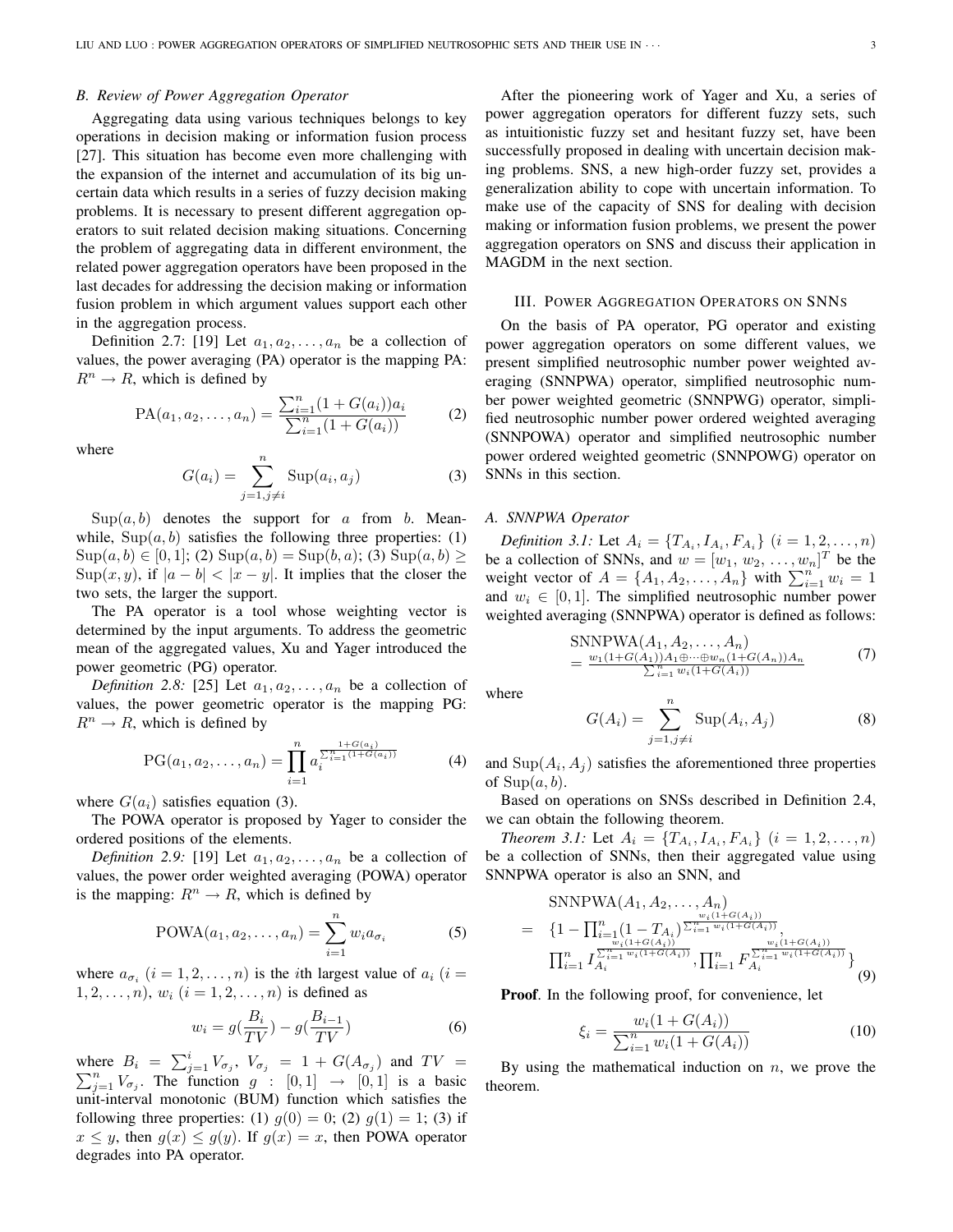(1) If 
$$
n = 2
$$
,  
\nSNNPWA $(A_1, A_2)$   
\n
$$
= \xi_1 A_1 \oplus \xi_2 A_2
$$
\n
$$
= \{1 - (1 - T_{A_1})^{\xi_1}, I_{A_1}^{\xi_1}, F_{A_1}^{\xi_1}\}
$$
\n
$$
\oplus \{1 - (1 - T_{A_2})^{\xi_2}, I_{A_2}^{\xi_2}, F_{A_2}^{\xi_2}\}
$$
\n
$$
= \{1 - (1 - T_{A_1})^{\xi_1}(1 - T_{A_2})^{\xi_2}, I_{A_1}^{\xi_1} I_{A_2}^{\xi_2}, F_{A_1}^{\xi_1} F_{A_2}^{\xi_2}\}
$$

(2) If Eq. (9) holds for  $n = k$ , then

$$
\begin{array}{rcl}\n\text{SNNPWA}(A_1, A_2, \dots, A_k) \\
= & \{1 - \prod_{i=1}^k (1 - T_{A_i})^{\xi_i}, \prod_{i=1}^k I_{A_i}^{\xi_i}, \prod_{i=1}^k F_{A_i}^{\xi_i}\}\n\end{array}
$$

If  $n = k + 1$ , by definition 2.4, we get

$$
= \frac{\sum_{i=1}^{k} w_i (1+G(A_i)) \text{SNNPWA}(A_1, A_2, ..., A_k) \oplus w_{k+1} (1+G(A_{k+1}))}{\sum_{i=1}^{k+1} w_i (1+G(A_i))}
$$
  
= 
$$
\{1 - \prod_{i=1}^{k+1} (1 - T_{A_i})^{\xi_i}, \prod_{i=1}^{k+1} I_{A_i}^{\xi_i}, \prod_{i=1}^{k+1} F_{A_i}^{\xi_i} \}.
$$

i.e., Eq. (9) holds for  $n = k + 1$ . Thus, Eq. (9) holds for all  $n$ .

It can be easily proved that the SNNPWA operator has the following properties.

*Theorem 3.2:* (Idempotency) Let  $A_i = \{T_{A_i}, I_{A_i}, F_{A_i}\}\$  $(i = 1, 2, \ldots, n)$  be a collection of SNNs, and all  $A_i$   $(i =$  $1, 2, \ldots, n$  are equal, i.e.,  $A_i = A$  for all  $i \in \{1, 2, \ldots, n\}$ , then

$$
SNNPWA(A_1, A_2, \ldots, A_n) = A.
$$

**Proof.** If 
$$
A_i = A
$$
,  $i = 1, 2, ..., n$ , then

$$
\begin{aligned}\n&\text{SNNPWA}(A_1, A_2, \dots, A_n) \\
&= \text{SNNPWA}(A, A, \dots, A) \\
&= \{1 - \prod_{i=1}^n (1 - T_A)^{\sum_{i=1}^n w_i(1 + G(A))}, \\
&\prod_{i=1}^n I_A^{\sum_{i=1}^n w_i(1 + G(A))}, \prod_{i=1}^n F_A^{\sum_{i=1}^n w_i(1 + G(A))}\n\end{aligned}
$$
\n
$$
= \{T_A, I_A, F_A\}.
$$

*Theorem 3.3:* (Commutativity) Let  $A_i = \{T_{A_i}, I_{A_i}, F_{A_i}\}\$  $(i = 1, 2, \dots, n)$  be a collection of SNNs, and  $\overrightarrow{A_1}, \overrightarrow{A_2}, \dots, \overrightarrow{A_n}$ be any permutation of  $A_1, A_2, \ldots, A_n$ , their weight vector  $(w_1, w_2, \ldots, w_n)$  be permutation of  $(w_1, w_2, \ldots, w_n)$ , then

SNNPWA $(A_1, A_2, ..., A_n) =$ SNNPWA $(\hat{A_1}, \hat{A_2}, ..., \hat{A_n})$ .

## Proof. Let

$$
\text{SNNPWA}(A_1, A_2, \dots, A_n) = \frac{\oplus_{i=1}^n w_i (1 + G(A_i)) A_i}{\sum_{i=1}^n w_i (1 + G(A_i))},
$$
  
\n
$$
\text{SNNPWA}(A_1, A_2, \dots, A_n) = \frac{\oplus_{i=1}^n \dot{w_i} (1 + G(A_i)) A_1}{\sum_{i=1}^n \dot{w_i} (1 + G(A_i))}.
$$

Since  $\hat{A}_1, \hat{A}_2, \dots, \hat{A}_n$  is any permutation of  $A_1, A_2, \dots, A_n$ , then we have

$$
\sum_{i=1}^{n} w_i (1 + G(A_i)) = \sum_{i=1}^{n} \acute{w}_i (1 + G(\acute{A}_i))
$$

and

$$
\frac{w_1(1+G(A_1))A_1 \oplus \cdots \oplus w_n(1+G(A_n))A_n}{\sum_{i=1}^n w_i(1+G(A_i))}
$$
\n
$$
= \frac{w_1(1+G(A_1))A_1 \oplus \cdots \oplus w_n(1+G(A_n))A_n}{\sum_{i=1}^n w_i(1+G(A_i))}.
$$

Thus, we complete the proof of the theorem.

*Theorem 3.4:* (Boundedness) Let  $A_i = \{T_{A_i}, I_{A_i}, F_{A_i}\}\$  $(i = 1, 2, \ldots, n)$  be a collection of SNNs, and let  $A_{\min} = \{ \min_i T_{A_i}, \max_i I_{A_i}, \max_i F_{A_i} \}, A_{\max} =$  $\{\max_i T_{A_i}, \min_i I_{A_i}, \min_i F_{A_i}\},\$ then

 $A_{\min} \leq \text{SNNPWA}(A_1, A_2, \dots, A_n) \leq A_{\max}.$ 

Proof. For convenience, we denote

$$
T_{A_s} = \max_i T_{A_i}, T_{A_t} = \min_i T_{A_i},
$$
  

$$
I_{A_l} = \max_i I_{A_i}, I_{A_m} = \min_i I_{A_i},
$$
  

$$
F_{A_p} = \max_i F_{A_i}, F_{A_q} = \min_i F_{A_i},
$$

and let

$$
A_{\min} = \{T_{A_t}, I_{A_l}, F_{A_p}\}, A_{\max} = \{T_{A_s}, I_{A_m}, F_{A_q}\}.
$$

Since

$$
T_{A_t} \leq T_{A_i} \leq T_{A_s},
$$

then

$$
1 - T_{A_s} \le 1 - T_{A_i} \le 1 - T_{A_t},
$$
  

$$
(1 - T_{A_s})^{\xi_i} \le (1 - T_{A_i})^{\xi_i} \le (1 - T_{A_t})^{\xi_i},
$$

and

$$
1 - \prod_{i=1}^{n} (1 - T_{A_t})^{\xi_i} \le 1 - \prod_{i=1}^{n} (1 - T_{A_i})^{\xi_i} \le 1 - \prod_{i=1}^{n} (1 - T_{A_s})^{\xi_i},
$$

that is

$$
T_{A_t} \le 1 - \prod_{i=1}^n (1 - T_{A_i})^{\xi_i} \le T_{A_s}.
$$

With the same method, we get

$$
I_{A_m} \leq \prod_{i=1}^n I_{A_i}^{\xi_i} \leq I_{A_l},
$$
  

$$
F_{A_q} \leq \prod_{i=1}^n F_{A_i}^{\xi_i} \leq F_{A_p}.
$$

That means

$$
A_{\min} \leq \text{SNNPWA}(A_1, A_2, \dots, A_n) \leq A_{\max}.
$$

Thus, we complete the proof of the theorem.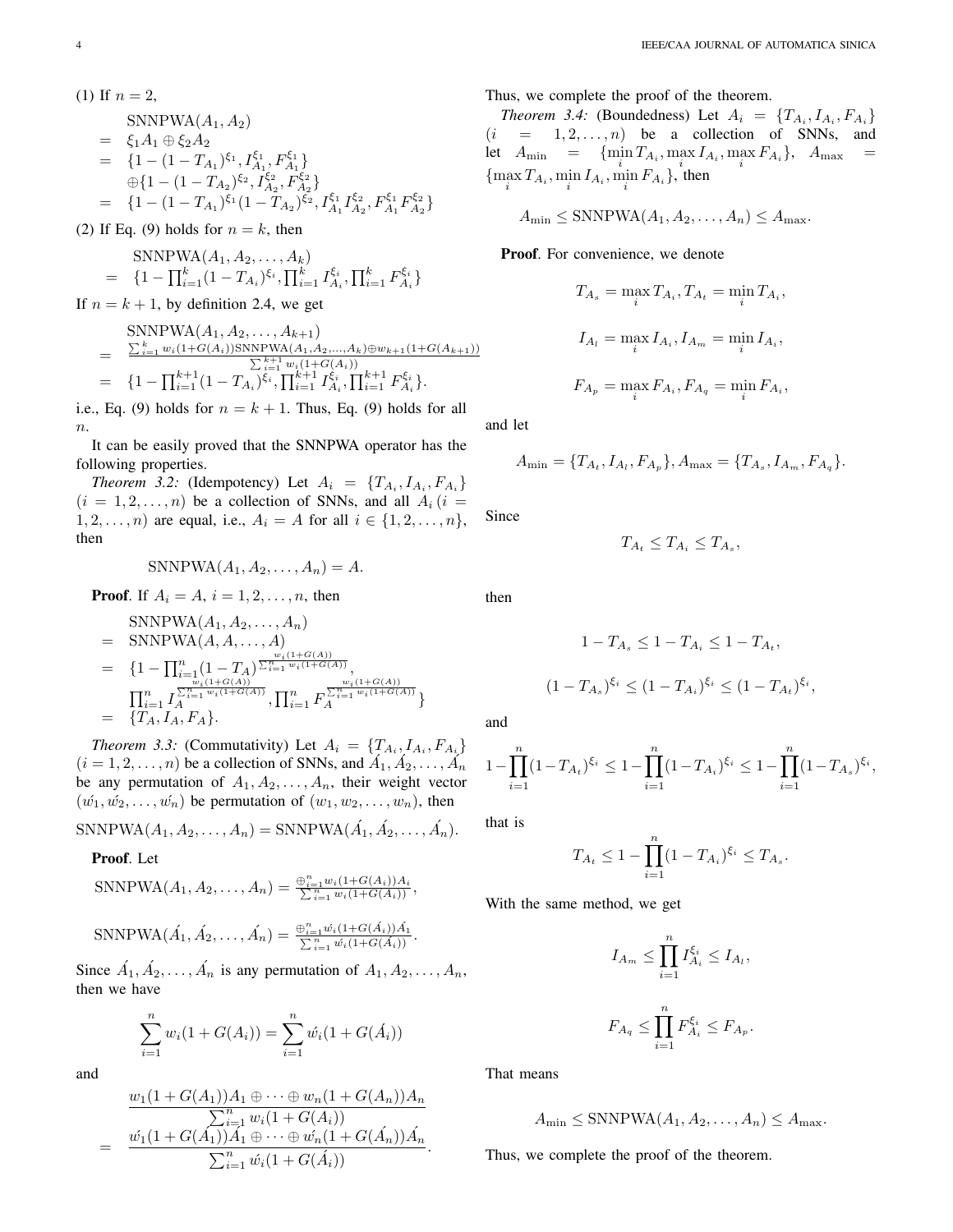## *B. SNNPWG Operator*

Based on the PG operator and SNNPWA operator, here we present a simplified neutrosophic number power weighted geometric (SNNPWG) operator as follows.

*Definition 3.2:* Let  $A_i = \{T_{A_i}, I_{A_i}, F_{A_i}\}\ (i = 1, 2, \ldots, n)$ be a collection of SNNs, and  $w = [w_1, w_2, \dots, w_n]^T$  be the be a conection of SNNs, and  $w = [w_1, w_2, \dots, w_n]$  be the weight vector of  $A = \{A_1, A_2, \dots, A_n\}$  with  $\sum_{i=1}^n w_i = 1$ and  $w_i \in [0, 1]$ . The SNNPWG operator is defined as follows:

$$
\text{SNNPWG}(A_1, A_2, \dots, A_n) = A_1^{\frac{w_1(1+G(A_1))}{\sum_{i=1}^n w_i(1+G(A_i))}} \otimes \dots \otimes A_n^{\frac{w_n(1+G(A_n))}{\sum_{i=1}^n w_i(1+G(A_i))}} \tag{11}
$$

where

$$
G(A_i) = \sum_{j=1, j \neq i}^{n} \text{Sup}(A_i, A_j)
$$
 (12)

and  $\text{Sup}(A_i, A_j)$  satisfies the aforementioned three properties of  $\text{Sup}(a, b)$ .

*Theorem 3.5:* Let  $A_i = \{T_{A_i}, I_{A_i}, F_{A_i}\}$   $(i = 1, 2, ..., n)$ be a collection of SNNs, then their aggregated value using SNNPWG operator is also an SNN, and

$$
\begin{split} \text{SNNPWG}(A_1, A_2, \dots, A_n) \\ &= \{ \prod_{i=1}^n T_{A_i}^{\frac{w_i(1+G(A_i))}{\sum_{i=1}^n w_i(1+G(A_i))}}, \\ 1 - \prod_{i=1}^n (1 - I_{A_i})^{\frac{w_i(1+G(A_i))}{\sum_{i=1}^n w_i(1+G(A_i))}}, \\ 1 - \prod_{i=1}^n (1 - F_{A_i})^{\frac{w_i(1+G(A_i))}{\sum_{i=1}^n w_i(1+G(A_i))}} \} \end{split} \tag{13}
$$

 $\}$ 

**Proof.** By using mathematical induction on  $n$ , we prove the theorem.  $(1)$  If

If 
$$
n = 2
$$
,  
\nSNNPWG(A<sub>1</sub>, A<sub>2</sub>)  
\n
$$
= A_1^{\xi_1} \otimes A_2^{\xi_2}
$$
\n
$$
= \{T_{A_1}^{\xi_1}, 1 - (1 - I_{A_1})^{\xi_1}, 1 - (1 - F_{A_1})^{\xi_1}\}
$$
\n
$$
\otimes \{T_{A_2}^{\xi_2}, 1 - (1 - I_{A_2})^{\xi_2}, 1 - (1 - F_{A_2})^{\xi_2}\}
$$
\n
$$
= \{T_{A_1}^{\xi_1} T_{A_2}^{\xi_2}, 1 - (1 - I_{A_1})^{\xi_1} (1 - I_{A_2})^{\xi_2}, 1 - (1 - F_{A_1})^{\xi_1} (1 - F_{A_2})^{\xi_2}\}
$$

(2) If Eq. (13) holds for  $n = k$ , then

$$
\text{SNNPWG}(A_1, A_2, \dots, A_k)
$$
\n
$$
= \{ \prod_{i=1}^k T_{A_i}^{\xi_i}, 1 - \prod_{i=1}^k (1 - I_{A_i})^{\xi_i}, 1 - \prod_{i=1}^k (1 - F_{A_i})^{\xi_i} \}.
$$

If  $n = k + 1$ , by definition 2.4, we get

$$
\begin{split}\n&\text{SNNPWG}(A_1, A_2, \ldots, A_{k+1}) \\
&= A_1^{\xi_1} \otimes A_2^{\xi_2} \cdots \otimes A_k^{\xi_k} \otimes A_{k+1}^{\xi_{k+1}} \qquad \qquad \text{if} \\
&= (A_1^{\xi_1} \otimes A_2^{\xi_2} \cdots \otimes A_k^{\xi_k}) \otimes A_{k+1}^{\xi_{k+1}} \\
&= \{\prod_{i=1}^k T_{A_i}^{\xi_i}, 1 - \prod_{i=1}^k (1 - I_{A_i})^{\xi_i}, 1 - \prod_{i=1}^k (1 - F_{A_i})^{\xi_i}\} \\
&\otimes \{T_{A_{k+1}}^{\xi_{k+1}}, 1 - (1 - I_{A_{k+1}})^{\xi_{k+1}}, 1 - (1 - F_{A_{k+1}})^{\xi_{k+1}}, \} \\
&= \{\prod_{i=1}^{k+1} T_{A_i}^{\xi_i}, 1 - \prod_{i=1}^{k+1} (1 - I_{A_i})^{\xi_i}, \\
&1 - \prod_{i=1}^{k+1} (1 - F_{A_i})^{\xi_i}\}.\n\end{split}
$$

where

$$
\xi_i = \frac{w_i(1 + G(A_i))}{\sum_{i=1}^k w_i(1 + G(A_i))},
$$

$$
\xi_i = \frac{w_i(1 + G(A_i))}{\sum_{i=1}^{k+1} w_i(1 + G(A_i))}.
$$

i.e., Eq. (13) holds for  $n = k+1$ . Thus, Eq. (13) holds for all n.

Computation Analysis. Based on the PA and PG operators, we present the SNNPWA and SNNPWG operators. The weight of the attribute values are calculated by the information of each values. That is, according to Eq. (8), we get Eq. (10), which is the weight of each value. Then according Eq. (9), (13), we can aggregate the values.

Since the ordered weighted averaging (OWA) operator provides a family of averaging operators by choosing different weighting vector, it has been successfully utilized in various decision making and information fusion processes [28]. Therefore, we present SNNPOWA operator and SNNPOWG operator on the basis of OWA operator, SNNPWA operator and SNNPWG operator, respectively.

## *C. SNNPOWA operator*

*Definition 3.3:* Let  $A_i = \{T_{A_i}, I_{A_i}, F_{A_i}\}\ (i = 1, 2, \ldots, n)$ be a collection of SNNs. The SNNPOWA operator is defined as follows:

SNNPOWA $(A_1, A_2, \ldots, A_n) = w_1 A_{\sigma_1} \oplus w_2 A_{\sigma_2} \oplus \cdots \oplus w_n A_{\sigma_n}$ (14)

where  $A_{\sigma_i}$   $(i = 1, 2, ..., n)$  is the *i*th largest value of  $A_i$   $(i = 1, 2, ..., n)$ ,  $w_i$   $(i = 1, 2, ..., n)$  is defined by the following function:

$$
w_i = g(\frac{B_i}{TV}) - g(\frac{B_{i-1}}{TV})
$$
\n(15)

where  $B_i = \sum_{j=1}^i V_{\sigma_j}$ ,  $V_{\sigma_j} = 1 + G(A_{\sigma_j})$  and  $TV = \sum_{j=1}^n V_{\sigma_j}$  $\sum_{j=1}^n V_{\sigma_j}.$ 

The function  $g : [0,1] \to [0,1]$  is a BUM function which satisfies the following three properties: (1)  $q(0) = 0$ ; (2)  $g(1) = 1$ ; (3) if  $x \le y$ , then  $g(x) \le g(y)$ .

*Theorem 3.6:* Let  $A_i = \{T_{A_i}, I_{A_i}, F_{A_i}\}$   $(i = 1, 2, ..., n)$ be a collection of SNNs, then their aggregated value using SNNPOWA operator is also an SNN, and

 $SNNPOWA(A_1, A_2, \ldots, A_n)$ 

$$
= \{1 - \prod_{i=1}^{n} (1 - T_{A_{\sigma_i}})^{w_i}, \prod_{i=1}^{n} I_{A_{\sigma_i}}^{w_i}, \prod_{i=1}^{n} F_{A_{\sigma_i}}^{w_i}\}\
$$
(16)

**Proof.** By using mathematical induction on  $n$ , we prove the theorem.

(1) If  $n = 2$ , let  $A_{\sigma_1} = \max\{A_1, A_2\}$ ,  $A_{\sigma_2} = \min\{A_1, A_2\}$ ,  $SNNPOWA(A_1, A_2)$ 

$$
= w_1 A_{\sigma_1} \oplus w_2 A_{\sigma_2}
$$
  
\n
$$
= \{1 - (1 - T_{A_{\sigma_1}})^{w_1},
$$
  
\n
$$
I_{A_{\sigma_1}}^{w_1}, F_{A_{\sigma_1}}^{w_1}\} \oplus \{1 - (1 - T_{A_{\sigma_2}})^{w_2}, I_{A_{\sigma_2}}^{w_2}, F_{A_{\sigma_2}}^{w_2}\}
$$
  
\n
$$
= \{1 - (1 - T_{A_{\sigma_1}})^{w_1}(1 - T_{A_{\sigma_2}})^{w_2}, I_{A_{\sigma_1}}^{w_1} I_{A_{\sigma_2}}^{w_2}, F_{A_{\sigma_1}}^{w_1} F_{A_{\sigma_2}}^{w_2}\}
$$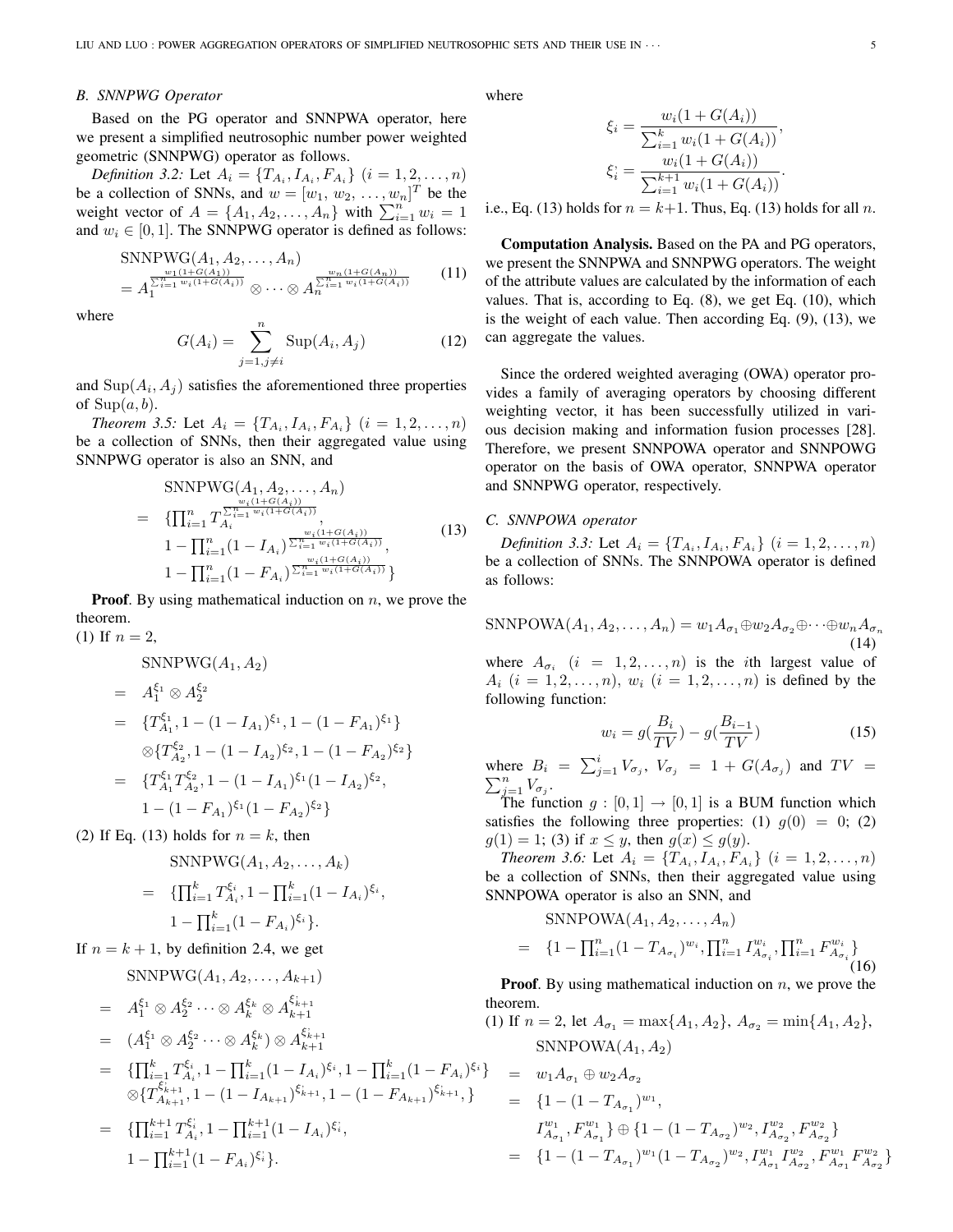(2) If Eq. (16) holds for  $n = k$ , then

$$
\text{SNNPOWA}(A_{\sigma_1}, A_{\sigma_2}, \dots, A_{\sigma_k})
$$
\n
$$
= \{1 - \prod_{i=1}^k (1 - T_{A_{\sigma_i}})^{w_i}, \prod_{i=1}^k I_{A_{\sigma_i}}^{w_i},
$$
\n
$$
\prod_{i=1}^k F_{A_{\sigma_i}}^{w_i}\}
$$

If  $n = k + 1$ , by definition 2.4, we get

$$
\text{SNNPOWA}(A_{\sigma_1}, A_{\sigma_2}, \dots, A_{\sigma_{k+1}})
$$

 $= w_1A_{\sigma_1} \oplus w_2A_{\sigma_2} \oplus \ldots \oplus w_kA_{\sigma_k} \oplus w_{k+1}A_{\sigma_{k+1}}$ 

$$
= (w_1 A_{\sigma_1} \oplus w_2 A_{\sigma_2} \oplus \ldots \oplus w_k A_{\sigma_k}) \oplus w_{k+1} A_{\sigma_{k+1}}
$$

$$
= \{1 - \prod_{i=1}^{k} (1 - T_{A_{\sigma_i}})^{w_i}, \prod_{i=1}^{k} I_{A_{\sigma_i}}^{w_i}, \prod_{i=1}^{k} F_{A_{\sigma_i}}^{w_i}\}\newline \oplus \{1 - (1 - T_{A_{\sigma_{k+1}}})^{w_{k+1}}, I_{A_{\sigma_{k+1}}}^{w_{k+1}}, F_{A_{\sigma_{k+1}}}^{w_{k+1}}\}\newline = \{1 - \prod_{i=1}^{k+1} (1 - T_{A_{\sigma_i}})^{w_i}, \prod_{i=1}^{k+1} I_{A_{\sigma_i}}^{w_i}, \prod_{i=1}^{k+1} F_{A_{\sigma_i}}^{w_i}\}.
$$

i.e., Eq. (16) holds for  $n = k + 1$ . Thus, Eq. (16) holds for all  $\boldsymbol{n}$ .

## *D. SNNPOWG Operator*

*Definition 3.4:* Let  $A_i = \{T_{A_i}, I_{A_i}, F_{A_i}\}$   $(i = 1, 2, ..., n)$ be a collection of SNNs. The SNNPOWG operator is defined as follows:

$$
\text{SNNPOWG}(A_1, A_2, \dots, A_n) = A_{\sigma_1}^{w_1} \otimes A_{\sigma_2}^{w_2} \otimes \dots \otimes A_{\sigma_n}^{w_n}
$$
\n(17)

where  $A_{\sigma_i}$   $(i = 1, 2, ..., n)$  is the *i*th largest value of  $A_i$   $(i = 1, 2, \ldots, n)$ ,  $w_i$   $(i = 1, 2, \ldots, n)$  satisfy Eq. (15).

*Theorem 3.7:* Let  $A_i = \{T_{A_i}, I_{A_i}, F_{A_i}\}$   $(i = 1, 2, ..., n)$ be a collection of SNNs, then their aggregated value using SNNPOWG operator is also an SNN, and

$$
\text{SNNPOWG}(A_1, A_2, \dots, A_n)
$$
\n
$$
= \{ \prod_{i=1}^n T_{A_{\sigma_i}}^{w_i}, 1 - \prod_{i=1}^n (1 - I_{A_{\sigma_i}})^{w_i}, \qquad (18)
$$
\n
$$
1 - \prod_{i=1}^n (1 - F_{A_{\sigma_i}})^{w_i} \}
$$

Proof. The proof is similar to theorem 3.6, by using mathematical induction on  $n$ , we can prove the theorem, however the proof is omitted here.

Computation Analysis. Based on the OWA operators, we present the SNNPOWA and SNNPOWG operators. The weights of the attribute values are calculated. That is, according to score function (1), we rank the alternatives  $A_i, i =$  $1, 2, \ldots, n$ , such that

$$
A_{\sigma_1} \ge A_{\sigma_2} \ge \cdots \ge A_{\sigma_n}
$$

then according to Eq. (15), we get the weight of each value, and according to Eq. (16), (18), we can aggregate the values.

## IV. MULTI-ATTRIBUTE GROUP DECISION MAKING METHOD

SNSs provide an effective way to solve uncertain multiattribute group decision making (MAGDM) problems in which the alternatives on attributes having uncertain information can be classified by truth membership, indeterminacy membership and falsity membership. In this section, we present a MAGDM method based on the operations and aggregation operators on SNSs.

For a MAGDM problem within the framework of SNSs, let  $X = \{a_1, a_2, \ldots, a_n\}$  be a set of alternatives,  $C = \{c_1, c_2, \ldots, c_m\}$  be a set of attributes and  $w =$  $[w_1, w_2, \ldots, w_m]^T$  be the weight vector of C satisfying  $\sum_{i=1}^{m} w_i = 1$  and  $w_i \in [0, 1]$   $(i = 1, 2, ..., m)$ . Suppose that there are s decision makers denoted by  $d = \{d_1, d_2, \ldots, d_s\},\$ the corresponding weight vector is  $\lambda = [\lambda_1, \lambda_2, \dots, \lambda_s]^T$ . The simplified neutrosophic decision matrix of  $X$  on  $C$  provided by  $d_k$  is  $D_k = [\alpha_{ij}^k]_{n \times m}$ , where  $\alpha_{ij}^k$  is an SNN denoted by  $\{T_{\alpha_{ij}^k}, I_{\alpha_{ij}^k}, F_{\alpha_{ij}^k}\}.$ 

Generally speaking, the attributes can be classified as benefit attributes and cost attributes in MAGDM. It is necessary to transform the different classes of attributes into one class. Assume that  $D_k = [\alpha_{ij}^k]_{n \times m}$  is transformed into  $R_k = [r_{ij}^k]_{n \times m}$ as

$$
r_{ij}^k = \{T_{\alpha_{ij}^k}, I_{\alpha_{ij}^k}, F_{\alpha_{ij}^k}\} = \{\begin{array}{ll} \alpha_{ij}^k & \text{benefit attribute } c_j \\ \bar{\alpha}_{ij}^k & \text{cost attribute } c_j \end{array}
$$

where  $\bar{\alpha}_{ij}^k = \{F_{\alpha_{ij}^k}, I_{\alpha_{ij}^k}, T_{\alpha_{ij}^k}\}.$ 

Then, we utilize the proposed aggregation operators and some basic operations on SNSs to develop a method in dealing with MAGDM problem within the framework of SNSs, which can be described as follows:

**Step 1.** Transform the  $D_k = [\alpha_{ij}^k]_{n \times m}$  into  $R_k = [r_{ij}^k]_{n \times m}$ . **Step 2.** Calculate the supports  $\text{Sup}(r_{ij}^k, r_{ij}^l)$   $(k, l)$  =  $1, 2, \ldots, s$  as follows:

$$
\operatorname{Sup}(r_{ij}^k, r_{ij}^l) = 1 - d(r_{ij}^k, r_{ij}^l)
$$

where

$$
d(r_{ij}^k, r_{ij}^l)\!=\!\sqrt{\frac{1}{3}((T_{r_{ij}^k}\!-\!T_{r_{ij}^l})^2\!+\!(I_{r_{ij}^k}\!-\!I_{r_{ij}^l})^2\!+\!(F_{r_{ij}^k}\!-\!F_{r_{ij}^l})^2)}
$$

**Step 3.** Calculate the weighted supports  $G(r_{ij}^k)$  =  $\stackrel{s}{\cdot}$  $l=1 \neq k$  $\lambda_l$ Sup $(r_{ij}^k, r_{ij}^l)$  and the weight  $\xi_{ij}^k$  of  $r_{ij}^k$  by

$$
\xi_{ij}^k = \frac{\lambda_k (1 + G(r_{ij}^k))}{\sum_{k=1}^s \lambda_k (1 + G(r_{ij}^k))}
$$
(19)

where  $\sum_{k=1}^{s} \xi_{ij}^{k} = 1$  with  $\xi_{ij}^{k} \in [0, 1]$ .

Step 4. Aggregate all the transformed decision making matrices  $R_k$   $(k = 1, 2, \ldots, s)$  using aggregation operator on SNSs and obtain a collective matrix denoted by  $R = [r_{ij}]_{n \times m}$ .

**Step 5.** Aggregate all the preference values  $r_{ij}$  (j =  $1, 2, \ldots, m$ ) using aggregation operator and get the overall preference value  $r_i$  for the alternative  $x_i$ .

**Step 6.** Calculate the score function  $s(r_i)$   $(i = 1, 2, \ldots, n)$ by (1).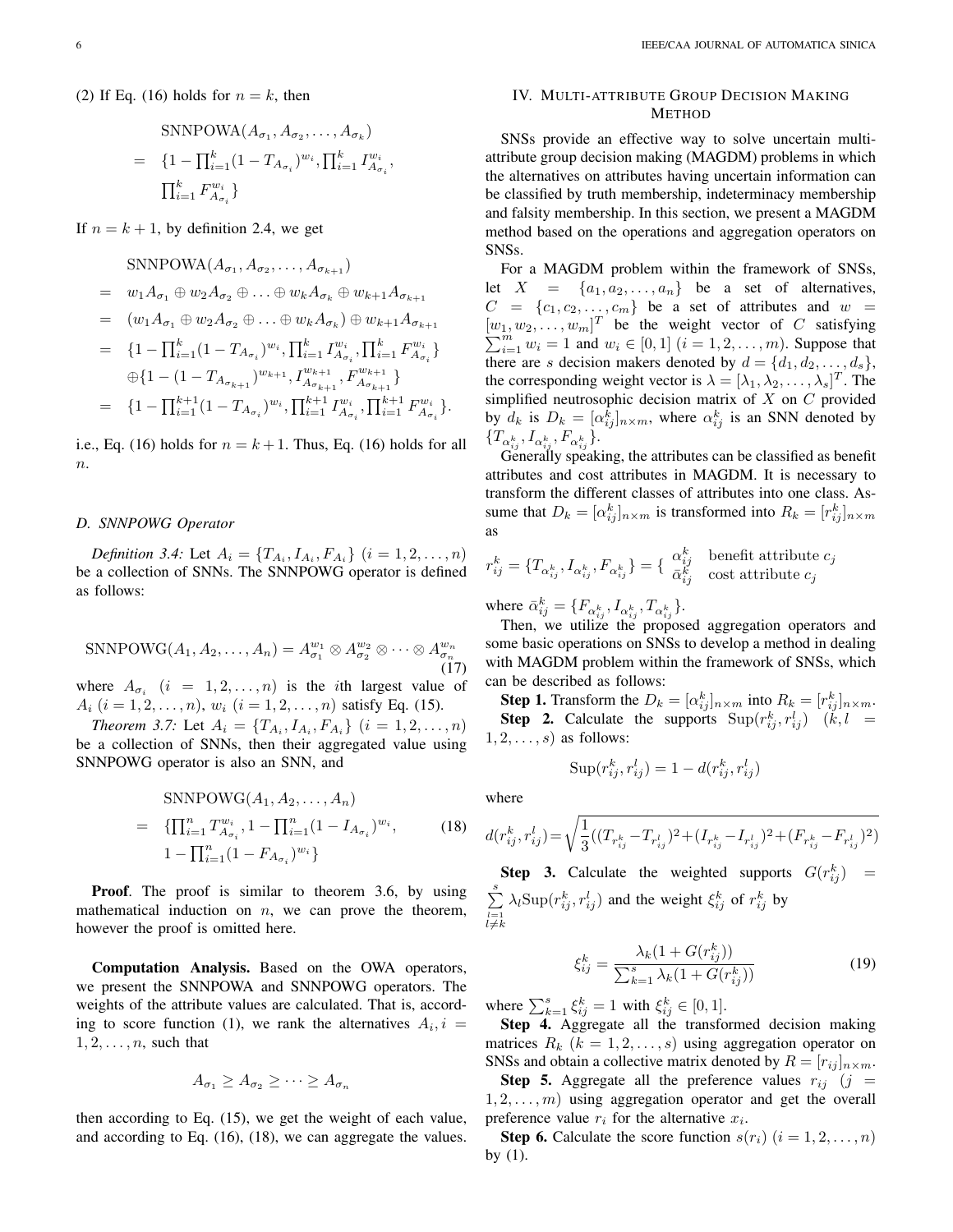Step 7. Rank all the alternatives and select the most desirable one depending on the obtained values of  $s(r_i)$  (i =  $1, 2, \ldots, n$ .

## V. NUMERICAL EXAMPLE AND ANALYSIS

## *A. Numerical Example*

In this section, an example adapted from [29] is utilized to illustrate the applicability and validity of the proposed MAGDM method. There is an invest problem concerning a financial company with the following four potential alternatives: (1) car company  $a_1$ ; (2) food company  $a_2$ ; (3) computer company  $a_3$ ; (4) arms company  $a_4$ . The invest problem must perform a decision making according to the following three attributes:  $c_1$  (risk analysis);  $c_2$  (growth analysis);  $c_3$  (environmental impact analysis). Among the three attributes, both  $c_1$  and  $c_2$  are benefit attributes, and  $c_3$  is a cost attribute. The four possible alternatives are evaluated by three decision makers denoted by  $d_1$ ,  $d_2$  and  $d_3$  (whose weight vector is  $\lambda = [0.5 \ 0.3 \ 0.2]^T$ ). Meanwhile, assume that the attribute weight vector is  $w = [0.35 \ 0.25 \ 0.40]^T$ . Under the three aforementioned attributes, all the simplified neutrosophic decision making matrices are listed as follows:

$$
D_1 = \left[\begin{array}{cccc} \{0.4, 0.2, 0.3\} & \{0.4, 0.2, 0.3\} & \{0.2, 0.2, 0.5\} \\ \{0.6, 0.1, 0.2\} & \{0.6, 0.1, 0.2\} & \{0.5, 0.2, 0.2\} \\ \{0.3, 0.2, 0.3\} & \{0.5, 0.2, 0.3\} & \{0.5, 0.3, 0.2\} \\ \{0.7, 0, 0.1\} & \{0.6, 0.1, 0.2\} & \{0.4, 0.3, 0.2\} \end{array}\right]
$$
  
\n
$$
D_2 = \left[\begin{array}{cccc} \{0.5, 0.2, 0.2\} & \{0.6, 0.2, 0.3\} & \{0.3, 0.2, 0.4\} \\ \{0.6, 0.1, 0.2\} & \{0.7, 0.2, 0.3\} & \{0.5, 0.2, 0.3\} \\ \{0.4, 0.1, 0.3\} & \{0.5, 0.3, 0.3\} & \{0.6, 0.2, 0.2\} \\ \{0.7, 0.3, 0.1\} & \{0.6, 0.3, 0.2\} & \{0.5, 0.1, 0.2\} \end{array}\right]
$$
  
\n
$$
D_3 = \left[\begin{array}{cccc} \{0.5, 0.1, 0.2\} & \{0.5, 0.2, 0.2\} & \{0.3, 0.1, 0.3\} \\ \{0.5, 0.3, 0.2\} & \{0.7, 0.1, 0.3\} & \{0.5, 0.3, 0.3\} \\ \{0.6, 0.2, 0.3\} & \{0.5, 0.1, 0.3\} & \{0.5, 0.1, 0.2\} \\ \{0.5, 0.3, 0.2\} & \{0.7, 0.2, 0.2\} & \{0.7, 0.2, 0.2\} \end{array}\right]
$$

The decision making process is as follows.

**Step 1.** Calculate the transformed matrices  $R_1$ ,  $R_2$  and  $R_3$ . Since  $c_1$  and  $c_2$  belong to benefit attributes, it is clear that  $R_1 = D_1$  and  $R_2 = D_2$ . We obtain  $R_3$  as  $\overline{a}$ 

$$
R_3 = \left[\begin{array}{cccc} \{0.2, 0.1, 0.5\} & \{0.2, 0.2, 0.5\} & \{0.3, 0.1, 0.3\} \\ \{0.2, 0.3, 0.5\} & \{0.3, 0.1, 0.7\} & \{0.3, 0.3, 0.5\} \\ \{0.3, 0.2, 0.6\} & \{0.3, 0.1, 0.5\} & \{0.2, 0.1, 0.5\} \\ \{0.2, 0.3, 0.5\} & \{0.2, 0.2, 0.7\} & \{0.2, 0.2, 0.7\} \end{array}\right]
$$

Step 2. Based on (19), we get the matrix of  $\Delta_k$  =  $[\xi_{ij}^k]_{4\times 3}$   $(k = 1, 2, 3)$  as below.

$$
\Delta_1 = \left[\begin{array}{cccc} 0.4647 & 0.4647 & 0.5332 \\ 0.4631 & 0.4640 & 0.4683 \\ 0.4663 & 0.4664 & 0.4647 \\ 0.4654 & 0.4647 & 0.4658 \end{array}\right]
$$

$$
\Delta_2 = \left[\begin{array}{cccc} 0.3139 & 0.3128 & 0.3630 \\ 0.3156 & 0.3137 & 0.3129 \\ 0.3270 & 0.3135 & 0.3154 \\ 0.3156 & 0.3129 & 0.3158 \end{array}\right]
$$

|  |  | $\begin{array}{cccc} 0.2213 & 0.2225 & 0.1038 \\ 0.2213 & 0.2223 & 0.2225 \\ 0.2167 & 0.2201 & 0.2199 \\ 0.2190 & 0.2224 & 0.2184 \end{array}$ |  |
|--|--|------------------------------------------------------------------------------------------------------------------------------------------------|--|
|  |  |                                                                                                                                                |  |

Step 3. Based on SNNPWA operator, we get l.

$$
R = \left[ \begin{matrix} \{ 0.4558, 0.1716, 0.2415 \} & \{ 0.4925, 0.2000, 0.2741 \} \\ \{ 0.4468, 0.2364, 0.3108 \} \\ \{ 0.5798, 0.1275, 0.2000 \} & \{ 0.6572, 0.0418, 0.2486 \} \\ \{ 0.3525, 0.1569, 0.3000 \} & \{ 0.5000, 0.1950, 0.3000 \} \\ \{ 0.6645, 0, 0.1164 \} & \{ 0.6248, 0.1645, 0.2000 \} \\ \{ 0.2000, 0.1941, 0.4855 \} \end{matrix} \right]
$$

Step 4. Based on SNNWA operator, we get the overall preference value  $r_i$  ( $i = 1, 2, 3, 4$ ) for the alternative  $x_i$  ( $i =$  $1, 2, 3, 4$  as follows.

$$
r_1 = \{0.4622, 0.2027, 0.2757\}
$$
  
\n
$$
r_2 = \{0.4980, 0.1184, 0.3047\}
$$
  
\n
$$
r_3 = \{0.6206, 0.1852, 0.3766\}
$$
  
\n
$$
r_4 = \{0.5116, 0, 0.2360\}
$$

Step 5. Based on the score function of SNSs, we get  $s(r_1) = 0.6613, s(r_2) = 0.6916, s(r_3) = 0.6863$  and  $s(r_4) = 0.7585.$ 

**Step 6.** Since  $s(r_4) > s(r_2) > s(r_3) > s(r_1)$ , the ranking order of all the alternatives is  $a_4 \succ a_2 \succ a_3 \succ a_1$  and the most desirable one is  $a_4$ .

By applying the method of [14] to the example, the ranking order of all the alternatives is  $a_4 \succ a_2 \succ a_1 \succ a_3$  and the most desirable one is  $a_4$ . By applying the method of [16] to the example, the ranking result is the same as the one proposed in this paper.

#### *B. Analysis*

In this section, we have proposed a method to solve the MAGDM problem expressed with SNSs. From the above example and comparison with the methods in reference [14,16], we see that the main advantages of the proposed aggregation operators provide various choices for addressing different decision making situations. In order to validate the feasibility of our method, an example is conducted to compare with the method of Reference [14,16].

## Example. Let

$$
A_1 = \{ \langle 0.4, 0.2, 0.3 \rangle, \langle 0.6, 0.2, 0.1 \rangle \},
$$
  
\n
$$
A_2 = \{ \langle 0.5, 0.2, 0.3 \rangle, \langle 0.5, 0.1, 0.3 \rangle \},
$$
  
\n
$$
A_3 = \{ \langle 0.4, 0.1, 0.2 \rangle, \langle 0.7, 0.2, 0.3 \rangle \}
$$

be three alternatives with two attributes, we conduct two methods to choose the best alternative.

## Method of Reference [14].

Let

$$
A_1 = \{ \langle T_{11}, I_{11}, F_{11} \rangle, \langle T_{12}, I_{12}, F_{12} \rangle \},
$$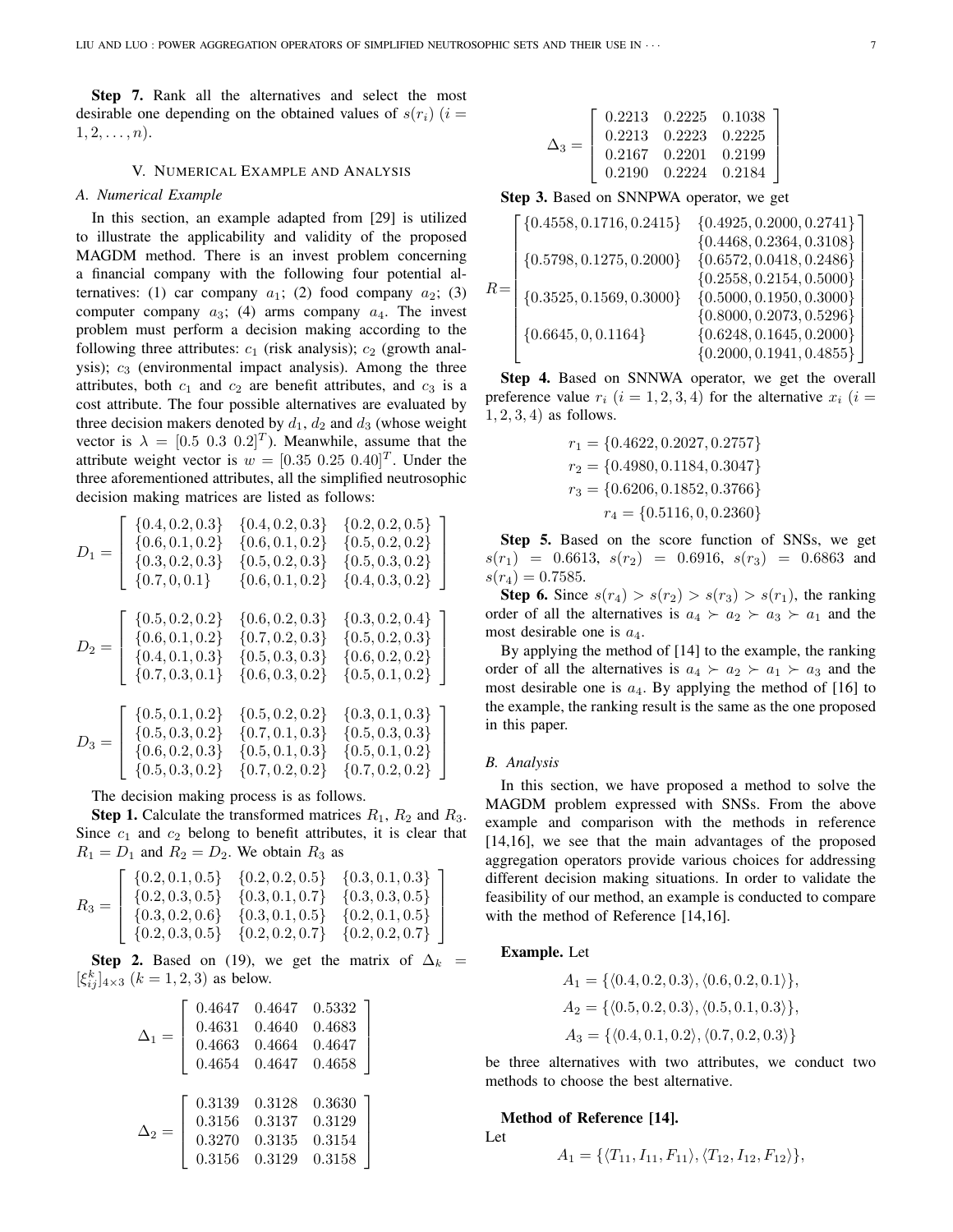$$
A_2 = \{ \langle T_{21}, I_{21}, F_{21} \rangle, \langle T_{22}, I_{22}, F_{22} \rangle \},
$$
  

$$
A_3 = \{ \langle T_{31}, I_{31}, F_{31} \rangle, \langle T_{32}, I_{32}, F_{32} \rangle \}
$$

be three alternatives with two attributes,  $w = (w_1, w_2)$  be the weight vector of the two attributes. The ideal point of SNSs is defined by

$$
A^* = \{T^*, I^*, F^*\}
$$
  
= { $\{\max\{T_{11}, T_{21}, T_{31}\}, \min\{I_{11}, I_{21}, I_{31}\},\$   
 $\min\{F_{11}, F_{21}, F_{31}\}\},\$   
 $\langle \max\{T_{12}, T_{22}, T_{32}\}, \min\{I_{12}, I_{22}, I_{32}\},\$   
 $\min\{F_{12}, F_{22}, F_{32}\}\}.$ 

Here suppose  $w = (0.5, 0.5)$  is the weight of the attribute values. The ideal point of SNSs is  $A^*$  $\{\langle 0.5, 0.1, 0.2 \rangle, \langle 0.7, 0.1, 0.1 \rangle\}.$ 

We use Eq. (9) in Reference [14]:

$$
S(A, A^*) = \sum_{i=1}^n w_i \frac{T_i T^* + I_i I^* + F_i F^*}{\sqrt{T_i^2 + I_i^2 + F_i^2} \sqrt{(T^*)^2 + (I^*)^2 + (F^*)^2}}
$$
(20)

to calculate the similarity measure between  $A_i$ ,  $(i = 1, 2, 3)$ and A<sup>∗</sup> . The bigger the similarity measure, the better the alternative.

By Eq.  $(20)$ , we get

$$
S(A_1,A^*)\!=\!0.9668,S(A_2,A^*)\!=\!0.9503,S(A_3,A^*)\!=\!0.9782
$$

since

$$
S(A_3, A^*) > S(A_1, A^*) > S(A_2, A^*)
$$

which means that the similarity measure between  $A_3$  and  $A^*$ is the biggest, so  $A_3$  is the best alternative.

## Method of Reference [16].

Here, still suppose  $w = (0.5, 0.5)$  is the weight vector of the attribute values.

Step 1. Utilise the SNNWA operator to aggregate the attribute value.

$$
SNNWA(A_1, A_2, ..., A_n)
$$
  
=  $\{1 - \prod_{j=1}^n (1 - T_j)^{w_j}, \prod_{j=1}^n (I_j)^{w_j}, \prod_{j=1}^n (F_j)^{w_j}\}$  (21)

By Eq.  $(21)$ , we get

$$
\tilde{A}_1 = \{0.5101, 0.2000, 0.1732\},
$$
\n
$$
\tilde{A}_2 = \{0.5000, 0.1414, 0.3000\},
$$
\n
$$
\tilde{A}_3 = \{0.5757, 0.1414, 0.2449\}
$$

Step 2. Calculate the score function of the alternatives. According to Eq. (1), we get

$$
s(\tilde{A}_1) = 0.7123, s(\tilde{A}_2) = 0.6862, s(\tilde{A}_3) = 0.7293
$$

Step 3. Rank the alternatives. Since

$$
s(\tilde{A_3}) > s(\tilde{A_2}) > s(\tilde{A_1})
$$

then  $A_3$  is the best alternative.

## The proposed method.

For convenience, we denote

$$
r_{11}^1 = \langle 0.4, 0.2, 0.3 \rangle, r_{12}^1 = \langle 0.6, 0.2, 0.1 \rangle,
$$
  
\n
$$
r_{11}^2 = \langle 0.5, 0.2, 0.3 \rangle, r_{12}^2 = \langle 0.5, 0.1, 0.3 \rangle,
$$
  
\n
$$
r_{11}^3 = \langle 0.4, 0.1, 0.2 \rangle, r_{12}^3 = \langle 0.7, 0.2, 0.3 \rangle.
$$

Step 1. Calculate the supports.

$$
Sup(r_{11}^1, r_{11}^2) = 0.9424, Sup(r_{11}^1, r_{11}^3) = 0.9184,
$$
  
\n
$$
Sup(r_{11}^2, r_{11}^3) = 0.9000, Sup(r_{12}^1, r_{12}^2) = 0.8586,
$$
  
\n
$$
Sup(r_{12}^1, r_{12}^3) = 0.8709, Sup(r_{12}^2, r_{12}^3) = 0.8709.
$$

**Step 2.** Calculate the weight  $\xi_{ij}^k$  of each value  $r_{ij}^k$ ,  $i, j =$  $1, 2, k = 1, 2, 3.$ 

$$
\xi_{11}^1 = 0.3357, \xi_{12}^1 = 0.3324, \xi_{11}^2 = 0.3335,
$$
  

$$
\xi_{12}^2 = 0.3324, \xi_{11}^3 = 0.3308, \xi_{12}^3 = 0.3352.
$$

Step 3. Based on (9), we get

$$
\hat{A}_1 = \text{SNNPWA}(r_{11}^1, r_{12}^1, r_{13}^1) = \{0.3788, 0.3412, 0.3105\},
$$
\n
$$
\hat{A}_2 = \text{SNNPWA}(r_{11}^2, r_{12}^2, r_{13}^2) = \{0.3697, 0.2720, 0.4485\},
$$
\n
$$
\hat{A}_3 = \text{SNNPWA}(r_{11}^3, r_{12}^3, r_{13}^3) = \{0.4360, 0.2722, 0.3922\}.
$$

Step 4. Rank the alternatives. By Eq. (1), we get

$$
s(\AA_1) = 0.5757, s(\AA_2) = 0.5497, s(\AA_3) = 0.5905,
$$

since

$$
s(\AA_3) > s(\AA_1) > s(\AA_2),
$$

then  $A_3$  is the best alternative.

We see the above methods have the same result that the best alternative is  $A_3$ . Considering the methods of reference [14,16], the weights of the attributes were determined subjectively by the decision makers who have different knowledge structures and experiences. It is sometimes difficult for the decision makers to give the weight of the attribute correctly. The subjective weight only reflects the preference of the decision maker and ignores the objective information included in the decision matrix. In reference [14], in the decision making process, the ideal alternative is defined first, then similarity measures between each alternative and the ideal alternative were calculated, respectively. At last, the final rankings of the alternatives can be determined by the similarity measures. In reference [16], the decision making method based on the SNNWA operator is given, where the weight of the attribute value is given by the decision makers first. They use the SNNWA operator to aggregate the attribute values, and use the score function to rank the alternatives. In fact, with regard to the proposed method, the weight of each attribute is calculated by the attribute information and is allowed the values being aggregated to support and reinforce each other. The weight vector we obtained is more objective which not only benefits from the decision maker' expertise but also the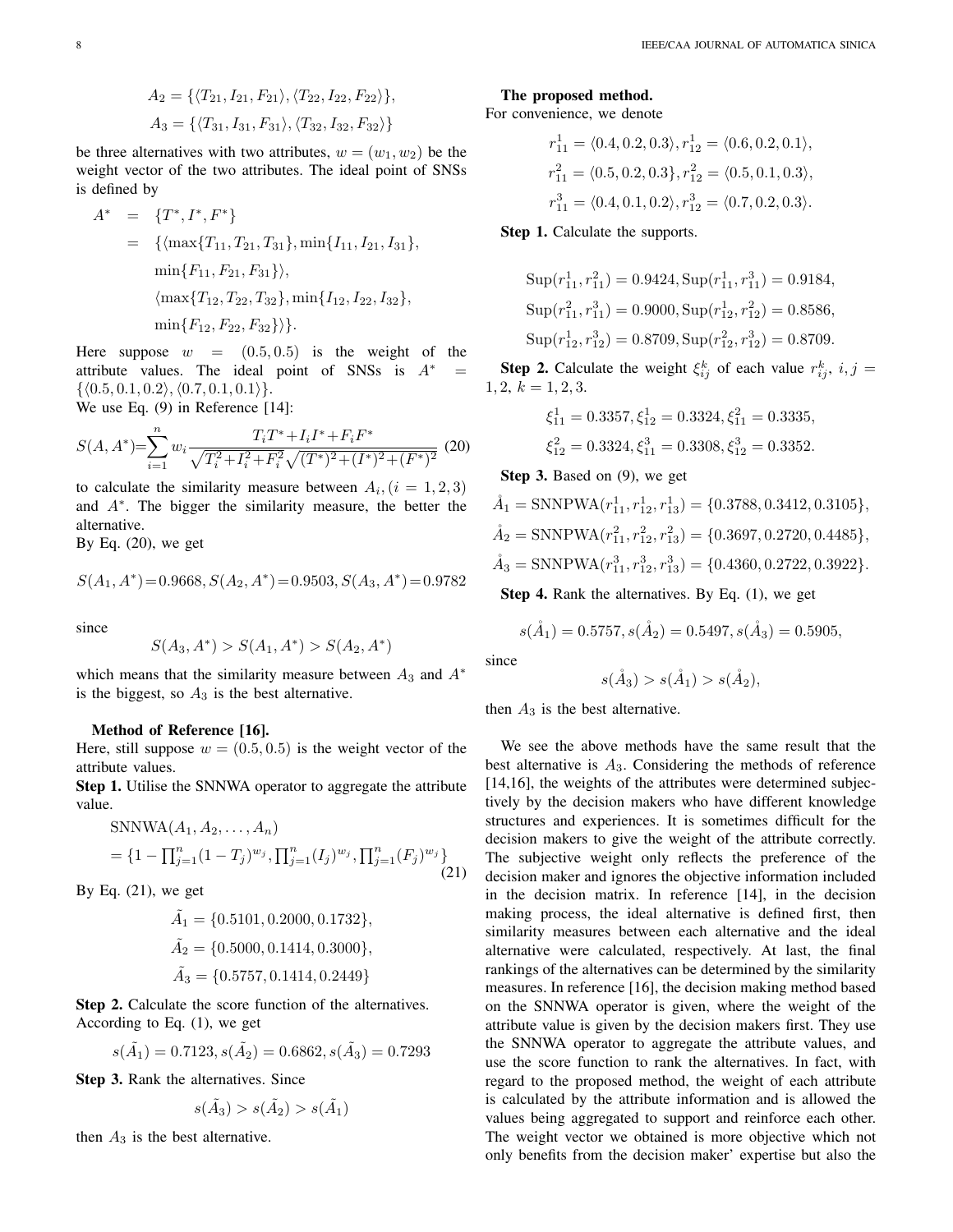relative importance of attribute information. In the decision making process, we apply the SNNPWA operator to aggregate the data of the attributes on the alternative, then, we use the score function to rank the alternatives.

## VI. CONCLUSION

We have proposed SNNPWA operator, SNNPWG operator, SNNPOWA operator and SNNPOWG operator on the basis of PA operator, PG operator and OWA operator in this paper. Moreover, we have developed a method for addressing the MAGDM problem expressed with SNSs. The prominent characteristic of the proposed aggregation operators is that they take into account not only the supporting degree between attributes but also the ordered weight of aggregation process. The particular emphasis is that these operators provide various choices concerning different MAGDM problems. Moreover, we present the MAGDM models within the framework of SNSs. Finally, a practical numerical example is given to verify the developed MAGDM method and to demonstrate its capacity in dealing with practical and uncertain decision making problems. In the future, we want to further study the power aggregation operators of the interval-valued simplified neutrosophic set and apply them to solve more decision making problems.

#### **REFERENCES**

- [1] L. A. Zadeh, "Fuzzy sets," *Information and Control*, vol.8, pp.338−353, 1965.
- [2] L. A. Zadeh, "In there a need for fuzzy logic?," *Information Sciences*, vol. 178, pp. 2751−2779, 2008.
- [3] L. A. Zadeh, "The concept of a linguistic variable and its application to approximate reasoning (I)," *Information Sciences,* vol. 8, pp. 199−249, 1975.
- [4] D. A. Molodtsov, "Soft set theory-First results," *Computers and Mathematics With Applications,* vol. 37, no. 4, pp. 19−31, 1999.
- [5] K. Atanassov, "Intuitionistic fuzzy sets," *Fuzzy sets and systems,* vol. 20, pp. 87−96, 1986.
- [6] K. Atanassov, G. Gargov, "Interval valued intuitionistic fuzzy sets," *Fuzzy Sets and Systems,* vol. 31, pp. 343−349, 1989.
- [7] V. Torra, "Hesitant fuzzy sets," *International Journal of Intelligent Systems,* vol. 25, pp. 529−539, 2010.
- [8] F. Smarandache, "Neutrosophy. Neutrosophic Probability, Set, and Logic, ProQuest Information and Learning," Ann Arbor, Michigan, USA, 1998.
- [9] Y. J. Zhang, P. J. Li, Y. Wang, et al, "Multiattribute decision making based on entropy under interval-valued intuitionistic fuzzy environment," *Mathematical Problems in Engineering,* vol. 2013, Article ID 526871, 8 pages, 2013.
- [10] J. H. Qin, H. J Gao, and W. X. Zheng, "Exponential synchronization of complex networks of linear system and nonlinear oscillators: a unified analysis," *IEEE Transactions on Neural Networks and Learning Systems,* vol. 26, pp. 510−521, 2015.
- [11] H. L. Larsen, R. R. Yager, "A framework for fuzzy recognition technology," *IEEE Transactions on Systems, Man, and Cybernetics-Part C: Applications and Reviews,* vol. 30, pp. 65−75, 2000.
- [12] J. Ye, "A multi-criteria decision-making method using aggregation operators for simplified neutrosophic set," *Journal of Intelligent and Fuzzy Systems,* vol. 26, pp. 2459−2466, 2014.
- [13] J. Ye, "Similarity measures between interval neutrosophic sets and their applications in multicriteria decision-making," *Journal of Intelligent and Fuzzy Systems,* vol. 26, pp. 165−172, 2014.
- [14] J. Ye, "Vector similarity measures of simplified neutrosophic sets and their application in multi-criteria decision making," Journal of Intelligent and Fuzzy Systems, vol. 16, pp. 204−211, 2014.
- [15] J. Ye, "Improved cosine similarity measures of simplified neutrosophic sets for medical diagnosis," *Artificial Intelligent in Medicine,* vol. 63, pp. 171−179, 2015.
- [16] J. J. Peng, J. Q. Wang, "Simplified neutrosophic sets and their applications in multi-criteria group decision-making problems," *International Journal of Systems Science,* vol. 3, pp. 1−16, 2015.
- [17] C. F. Liu, Y. S. Luo, "Correlated aggregation operators for simplified neutrosophic set and their application in multi-attribute group decision making," *Journal of Intelligent and Fuzzy Systems,* vol. 30, pp.1755−1761, 2016.
- [18] S. Broumi, F. Smarandache, "Single valued neutrosophic trapezoid linguistic aggregation operators based multi-attribute decision making," *Bulletin of Pure and Applied Sciences-Mathematics and Statistics,* vol. 33, no. 2, pp. 135-155, 2014.
- [19] R. R. Yager, "The power average operator," *IEEE Transactions on Systems, Man, and Cybernetics-Part A,* vol. 31, pp. 94−105, 2001.
- [20] Z. S. Xu, "Intuitionistic fuzzy aggregation operators," *IEEE Transactions on Fuzzy Systems,* vol. 15, no. 6, pp. 1179−1187, 2007.
- [21] C. F. Liu, Y. S. Luo, "A new method to construct entropy of intervalvalued Neutrosophic Set," *Neutrosophic Sets and Systems,*, vol. 11, pp. 8−11, 2016.
- [22] M. Ali, I. Deli, F. Smarandache, "The theory of neutrosophic cubic sets and their applications in pattern recognition," *Journal of Intelligent and Fuzzy Systems,* DOI:10.3233/IFS-151906.
- [23] I. Deli, N. Cagman, "Interval-valued neutrosophic soft sets and its decision making," *International Journal of Machine Learning and Cybernetics,* DOI: 10.1007/s13042-015-0461-3.
- [24] I. Deli, S. Broumi, "Neutrosophic soft matrices and NSM-decision making," Journal of Intelligent and Fuzzy Systems, vol. 28, pp. 2231−2241, 2015.
- [25] C. F. Liu, Y. S. Luo, "The weighted distance measure based method to neutrosophic multi-attribute group decision making," *Mathematical Problems in Engineering,* vol. 2016, Article ID 3145341, 8 pages, 2016.
- [26] I. Deli, "Npn-Soft sets theory and applications," *Annals of Fuzzy Mathematics and Informatics,* vol. 10, no. 6, pp. 847−862, 2015.
- [27] A. Emrouznejad, M. Marra, "Ordered weighted averaging operators 1988-2014: A Citation-Based Literature Survey," *International Journal of Intelligent Systems,* vol. 29, pp. 994−1014, 2014.
- [28] R. R. Yager, "On ordered weighted averaging aggregation operators in multicriteria decision making," *IEEE Transactions on Systems, Man, and Cybernetics,* vol. 18, no. 1, pp. 183−190, 1998.
- [29] F. G. Lupianea, "Interval neutrosophic sets and topology," *Kybernetes,* vol. 38, pp. 621−624, 2009.